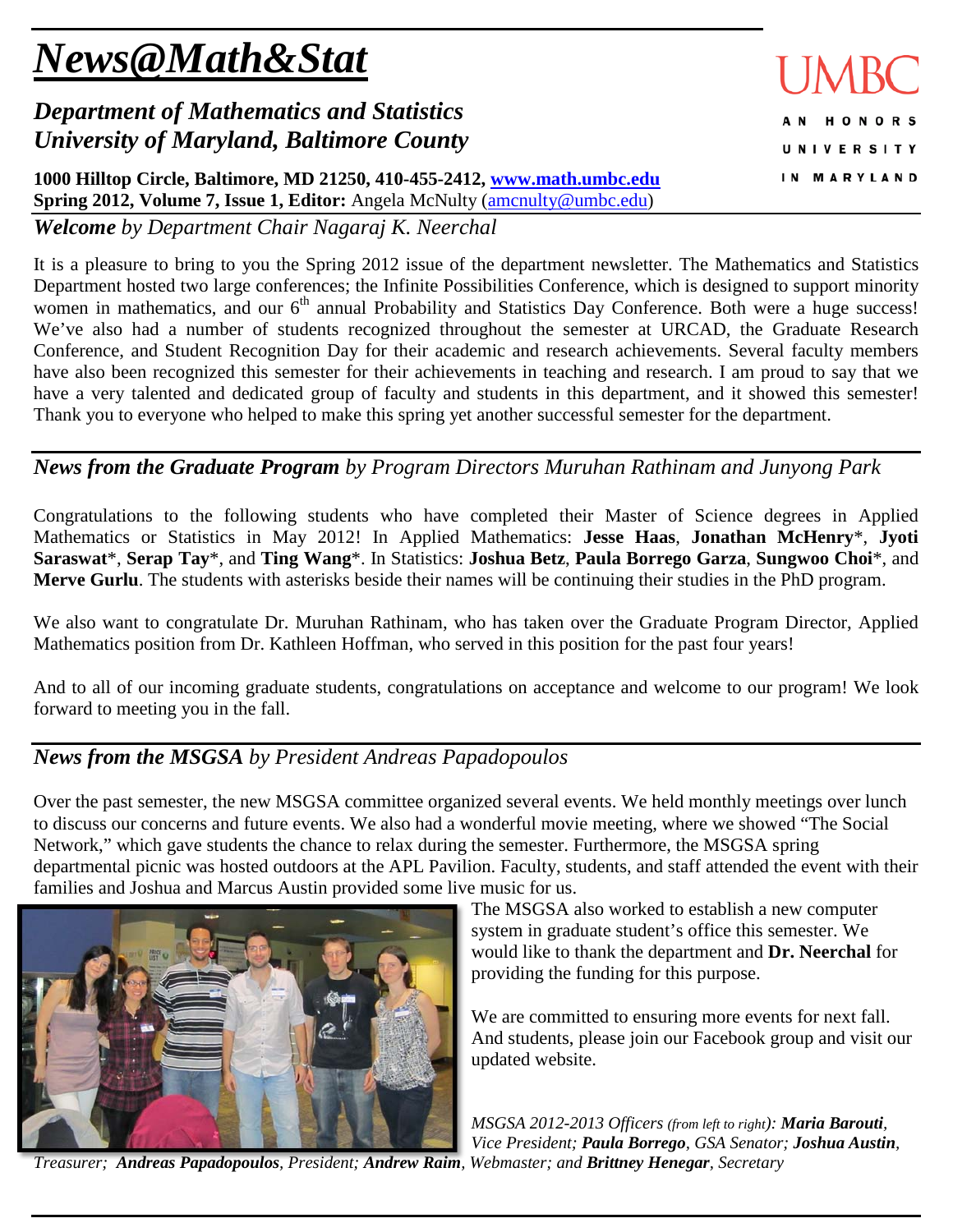## *News from the Undergraduate Program*

Congratulations to the students who graduated this spring semester! Several students graduated from both the math and stat programs: 35 Math B.S. students, 15 Math B.A. students, and two Stat B.S. students were awarded degrees this May. University honors recipients with Cum Laude honors include: **Kari Anderson**, **Kimberly Daniels**, **Martina Johnson**, **Sarah Naomi Spencer**, **Marie Steele**, and **John Zylstra**. University honors recipients with Magna Cum Laude honors include: **Julia Bluher**, **Amanda Harris**, **Narae Lee**, **Max Petulante**, **Adam Robinson**, **Jamahl Stokes, Laura Suckling**, and **Michelle Weiss**. University honors recipients with Summa Cum Laude honors include: **Ecaterina (Oana) Coman**, **Daniel Falk**, **Rachel Grissom**, **Leonid Kritz**, **Menal Modha**, **Michael Powers**, and **Lauren Won.**

The following students were also recognized for achieving departmental honors: **Ecaterina (Oana) Coman**, **Kimberly Daniels**, **Robert Forder**, and **Narae Lee**. Departmental honors are awarded to students who complete all major requirements with a GPA of 3.6 or higher, and who have also completed a senior thesis with an A or a B.

## *Mathematics and What it Means to be Human*

Our own **Dr. Manil Suri** teamed up with English professor, **Dr. Michele Osherow**, last fall semester to co-teach a Humanities seminar for freshman students that combined two very different disciplines: humanities and mathematics. Dr. Suri's assistance to Dr. Osherow on a dramaturg assignment for the Folger Shakespeare Theatre led to the creation of this seminar titled, "Mathematics and What it Means to be Human." Dr. Osherow's discomfort with the subject of math with Dr. Suri's excitement over enriching these students' lives with it brought a tension to the classroom and made it a very interesting experience for students and instructors, alike. For instance, history and political science major Christine Cruz, stated in an article on UMBC.edu that "I was pretty cautious at first. As it turned out, math was



so much more interesting than I gave it credit for. There is so much about it that actually applies to the humanities, and I discovered many connections between the two." These connections were explored through assignments such as readings and a class project combining the two disciplines wrapped up the seminar.

The two instructors of the course also experienced new aspects that they were not necessarily familiar with, including grading papers and dealing with the question of precision. From a mathematical standpoint, Dr. Suri was accustomed to having a concrete problem and concrete answer, whereas in the humanities, that type of precision does not exist in the same way. Dr. Osherow, quoted in the same article, explained that "it was an absolute challenge, but I am very proud to have participated in this seminar. I think that a place like UMBC, which so fosters interdisciplinary approaches to teaching and research, was the ideal place to do it."

For the full article on UMBC's home page, please see the following link:

[http://www.umbc.edu/window/math\\_humanities.html.](http://www.umbc.edu/window/math_humanities.html) A short video accompanies this article, in which Dr. Suri and Dr. Osherow discuss the course and their experiences teaching it. A three-part series on this topic, written by them, will appear in *The Chronicle of Higher Education*.

# *News from the Council of Majors and Pi Mu Epsilon by Dr. John Zweck*

The UMBC chapter of the National Mathematics Honors Society, Pi Mu Epsilon (PME), had a busy and productive semester. We held two professional development sessions for Mathematics and Statistics majors, one focused on careers and the other on graduate school. Both events featured pizza, always a draw card for students!

The careers event began with a snazzy overview of mathematics careers in industry and government presented by PME President **Lauren Won** and Secretary **Sean Leavy**. This was followed by a discussion with visiting panelists Kristina Bevec (U.S. Army Materiel Systems Advanced Analysis), Alison Ebaugh (Johns Hopkins Applied Physics Lab), and Dave Reed (Department of Defense). Kristina and Alison are both recent UMBC alums.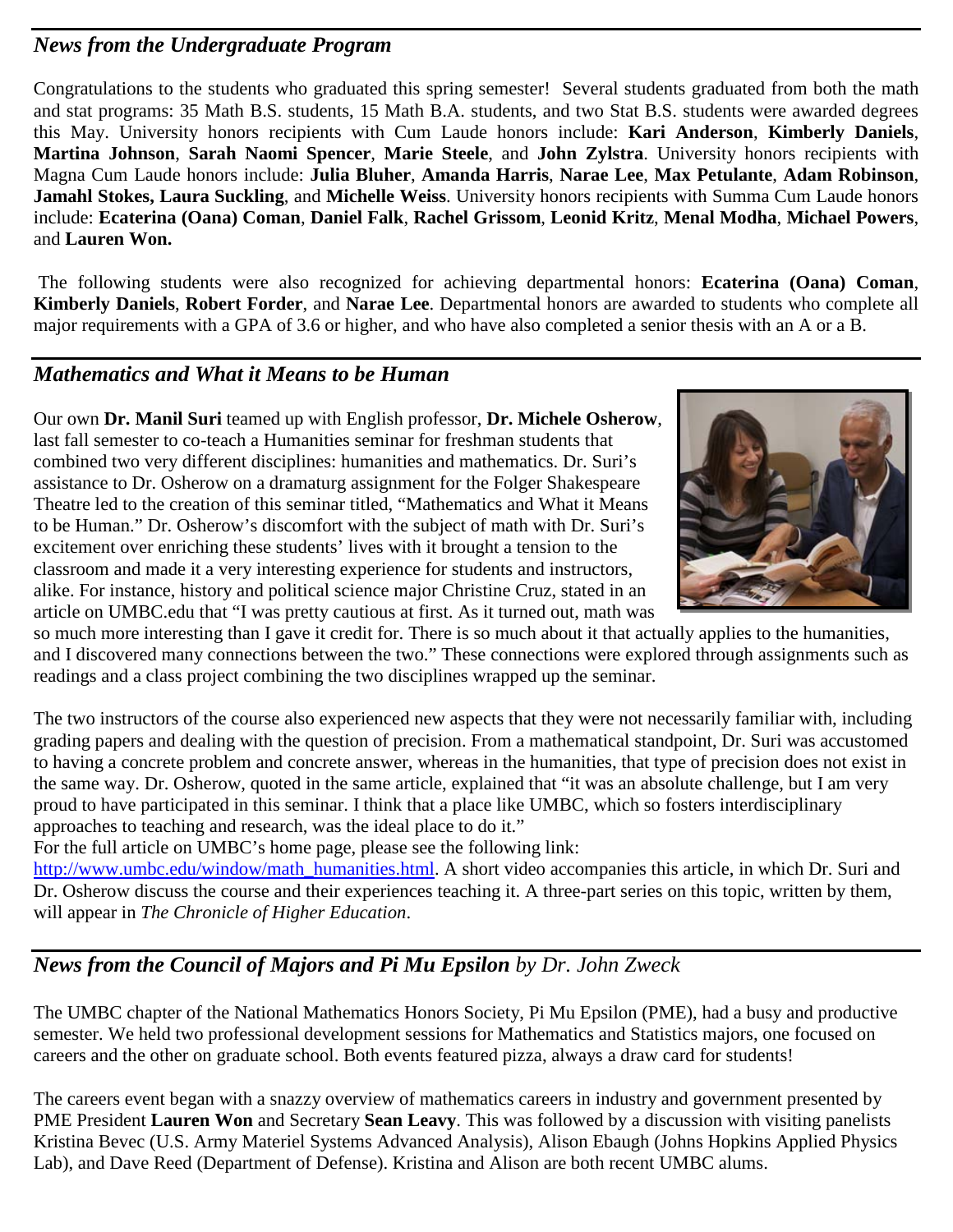The graduate school event included reflections by **Drs. Susan Minkoff** and **Kalman Nanes** on their graduate school experiences and the qualities of good graduate programs and thesis advisors. We also heard from Mathematics graduate student **Bryce Carey** about the first year of grad school and from UMBC graduating seniors **Jamahl Stokes**, **Oana Coman** and **Rachel Grissom** on the process of applying to graduate school.

The PME officers for 2012-2013 are: **Sean Leavy**, President; **Ann Marie Weideman**, Vice President; **Sandya Lakkur**, Secretary; **Andrew Keegan**, Treasurer; and **Rachel Sandlain**, Webmaster. The PME faculty advisors are Dr. Kal Nanes and Dr. John Zweck.

Special thanks go to PME officers **Lauren Won** and **Sean Leavy** for their superb organization this Spring. Look out for several new PME initiatives in the Fall!

### *News from the SIAM Student Chapter by Vice President David Trott*



During the Spring semester, the SIAM student chapter continued with the practice of hosting professional development sessions. On February 29th, we held a discussion on strategies and techniques for technical writing led by **Dr. Thomas Seidman** and **Dr. Bimal Sinha**. This session addressed questions such as what is the typical process of review, and offered advice on stylistic aspects like how to structure a paper and to ensure that it is readable. The second professional development session on April 18th focused on career opportunities in Mathematics and Statistics. Two speakers, Mr. Ben Cudia, from the National Security Agency, and Mrs. Sabira Vohra, who is a Senior Career Consultant from the UMBC Career Services Center, provided very useful information on how to search for a job as well as what questions one should ask a prospective employer. Lunch was provided at the end of the session, which gave students an opportunity to ask additional questions.

In late April, our SIAM chapter also participated in the 3rd Mid-Atlantic Regional Student Conference at Shippensburg University by contributing the design of the flyer advertising the conference. **Zana Coulibaly**, Webmaster of the SIAM Student Chapter at UMBC, was presented with the SIAM Certificate of Recognition for his dedicated work with the student chapter from its inception.

The chapter officers for 2011-2012 are: **Jyoti Saraswat**, President; **David Trott**, Vice President; **Jonathan McHenry**, Secretary; **Zois Boukouvalas**, Treasurer; and **Zana Coulibaly**, Webmaster. The chapter faculty advisor is **Dr. Jinglai Shen**. More information about our chapter and its activities can be found at the following website: <http://www.umbc.edu/studentlife/orgs/siam>

#### *Kudos*

- **Dr. Arthur Pittenger**, a recent retiree from the department, was appointed Dean Emeritus of Arts and Sciences. This designation is in recognition of his years of dedication, as well as his exemplary leadership during his tenure at UMBC.
- **Mrs. Bonny Tighe** was honored this semester by the UMBC Chapter of Black and Latino Alumni (CBLA) at the Legends of Excellence Bruch and Awards event on March 31. The CBLA meets each December to select faculty members who have made extraordinary contributions to the lives of African-American and Latino students at UMBC. Mrs. Tighe was recognized along side **Ramona Arthur**, former Director of Off-Campus Student Services, **Norma Green**, former Coordinator of Student Activities, and **LaMont Toliver**, former Director of the Meyerhoff Scholars Program
- *REU Site on HPC Renewed with 12 Supported Participants* Since 2010, the department has hosted the NSF-funded REU Site: Interdisciplinary Program in High Performance Computing (www.umbc.edu/hpcreu), an 8-week summer Research Experience for Undergraduates (REU) on scientific, statistical, and parallel computing. The directors, **Dr. Matthias Gobbert** and **Dr. Nagaraj Neerchal**, are extremely pleased that the NSF has renewed the program for three years and that additional funding from the NSA enables us to support 12 participants each year.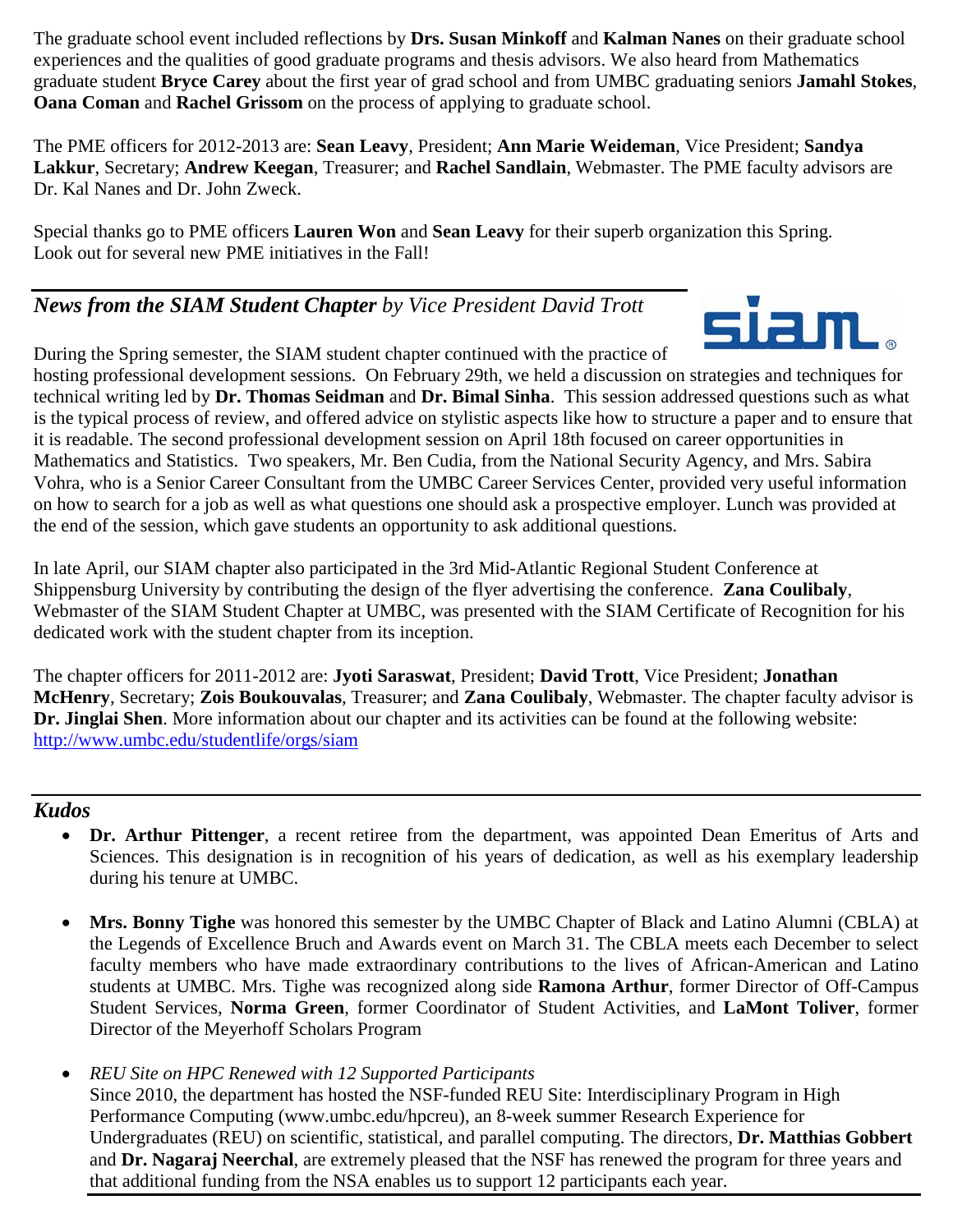## *Faculty Research: Dr. Bimal Sinha*

**Dr. Bimal Sinha** received the 2012 University System of Maryland Regents' Faculty Award for Excellence in Research. Dr. Sinha received this award, the highest honor bestowed by the Board of Regents to recognize exemplary faculty achievement in research, for his many accomplishments, international recognition in statistical research, and his unique role in providing expert advice to some key statistical issues arising at USEPA (U.S. Environmental Protection Agency). The award was presented to Dr. Sinha at Frostburg State University on April 13, in the presence of UMBC President **Dr. Freeman Hrabowski**. During the last thirty years, Dr. Sinha has worked extensively on many



aspects of theoretical and applied statistics, which can be broadly divided into the following categories: robustness of multivariate tests, multivariate outlier detections, linear models, asymptotic theory, statistical decision theory, multivariate analysis, statistical meta-analysis, ranked set sampling, and environmental statistics. In 2002, Dr. Sinha was awarded the Distinguised Achievement Medal Award, ASA Section on Statistics and the Environment, for his contributions to the area of environmental statistics. Dr. Sinha's most recent research contribution as a Research Mathematical Statistician at the US Census Bureau dwells upon developing statistical analysis of noise perturbed data to protect privacy and confidentiality of sensitive responses.

Dr. Sinha's articles have been published in a variety of journals over the years, including *Annals of Statistics* (1980, 1981, 1984, 1985, 1986, 1988); *Journal of Statistical Planning and Inference* (1987, 1995, 1999, 2004); *Canadian Journal of Statistics* (1988); *Sankhya* (1976, 1977, 1980, 1987, 1990); *Journal of the American Statistical Association* (1979, 1988, 1992, 1993); *Statistics and Decisions* (1982, 1986, 1987, 1990, 1992, 1996); *Journal of Multivariate Analysis* (1976, 1977, 1980, 1988, 1991); *Communications in Statistics* (1984, 1999); *Annals of the Institute of Statistical Mathematics* (1991, 1994, 2002); *Statistics & Probability Letters* (1991); *Journal of Statistical Research* (1994); *Journal of Applied Statistical Science* (1995, 1997, 1998), *Environmental and Ecological Statistics* (1999); *Handbook of Statistics (17)*; *Journal of Chemometrics* (1991); *Calcutta Statistical Association Bulletin* (2000); *Journal of Statistical Studies* (2002); *Computational Mathematics and Modeling* (2003); *Proceedings of the International Conference on Environmental Issues* (2003); *Journal of Biopharmaceutical Statistics; Sankhya, Series B* (2012); and the *Journal of Official Statistics* (2011).

Dr. Sinha's research has also led to several published books including: *Robustness of Statistical Tests* (1989), *Statistical Tests for Mixed Linear Models* (1998), *Ranked Set Sampling: Theory and Applications* (2004), and *Statistical Meta-Analysis with Applications* (2008)

In addition to his years of research, Dr. Sinha has also made many contributions to our department. In 1985, he began his tenure at UMBC, and with the help of a handful of other faculty members, helped create and build the statistics program into what it is today. In 2007, our highly successful annual Probability and Statistics Day Conference began under his leadership and it has been continuously funded by the NSA. This conference brings students, faculty, and statisticians from all over the world together for a weekend of workshops, distinguished keynote speaker presentations, as well as student presentations, including oral and posters. Moreover, Dr. Sinha initiated an endowment fund for both undergraduate and graduate statistics students entitled the **Dr. Bimal and Mrs. Suchandra Sinha Endowment for Excellence in Statistics**. This year's recipients were Michelle Danaher (graduate) and John Zylstra (undergraduate).

We congratulate Dr. Sinha on his Board of Regents award, and thank him for his years of dedicated service to this department, students, and faculty.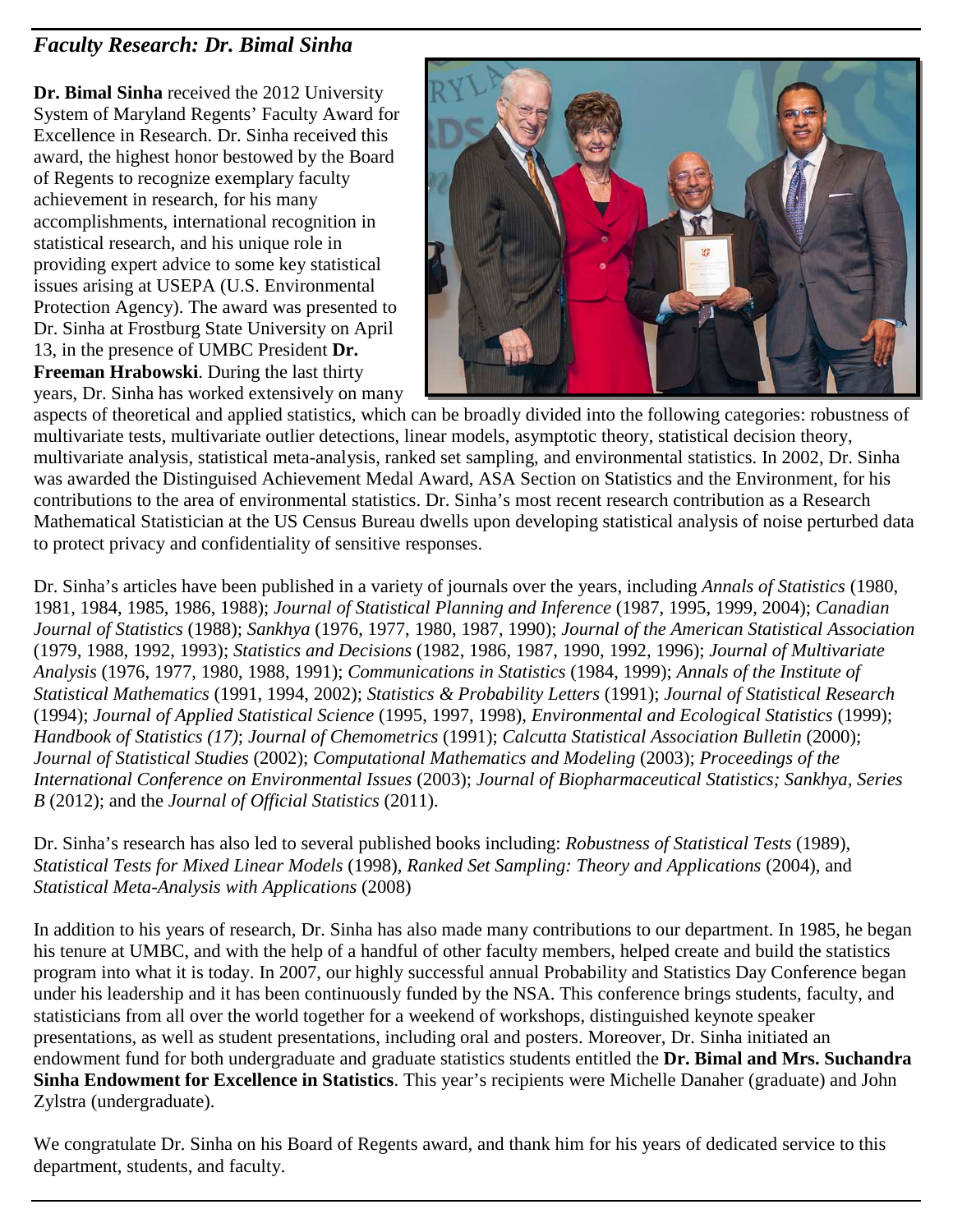*Infinite Possibilities Conference by Dr. Susan Minkoff*



Leaders across the United States have called for the country to produce more scientists, engineers and mathematicians. Yet, despite the fact that minorities comprise the fastest-growing groups in the country, they are the least represented in science and engineering careers. In mathematics, the disparity is particularly acute for underrepresented minority women. They account for less than 2 percent of all doctoral degrees awarded in mathematics each year, as well as less than 1 percent of incoming freshman majoring in the field.

On March 30 and 31, UMBC hosted the fourth Infinite Possibilities Conference (IPC) for minority women in mathematics and statistics, attracting 250 attendees from all over the country. The conference is designed to promote, educate, encourage, and support minority women interested in the mathematical sciences. Past conferences were held at Spelman College in 2005, North Carolina State University in 2007, and the University of California, Los Angeles in 2010.

**Sue Minkoff**, the local organizing chair for the conference and an associate professor of mathematics and statistics at UMBC, says "the event is designed to connect aspiring and early-career mathematicians with mentors and role models, who can address concerns the women may have about differences between themselves and traditional mathematicians. IPC provides students at the high school, undergraduate, and graduate levels with opportunities to interact with peers and more established female mathematicians in a supportive and collegial atmosphere."

Hosting the conference also supports UMBC's overall mission. "We hope that hosting the conference here at UMBC will help us in our continued efforts to recruit minority women in mathematics and statistics at the faculty, graduate, and undergraduate levels," says **Nagaraj Neerchal**, professor and chair of UMBC's Department of Mathematics and Statistics.

The agenda for the 2012 conference included keynote speakers, research talks, poster sessions, and panel discussions ranging from advice for graduate studies to navigating paths beyond the degree. Highlights of the conference included keynote addresses by Trachette Jackson from the University of Michigan, who spoke on mathematical modeling of tumors, Valeria de Paiva from Rearden Commerce who spoke on "Edwardian Proofs as Futuristic Programs," and **Dr. Freeman Hrabowski**, President of UMBC, who spoke on "Inclusive Excellence and American Competitiveness: Expanding STEM Participation of Minorities and Women."

The conference was preceded by a short course on mathematical biology held at UMBC, which was funded by the Mathematical Sciences Research Institute collaborative diversity program and organized by the Institute for Math and Its Applications at the University of Minnesota. There was also a special program for high school students and teachers on Saturday.

The Conference was sponsored by the Department of Mathematics and Statistics at UMBC, the National Science Foundation, the National Security Agency, and several corporations.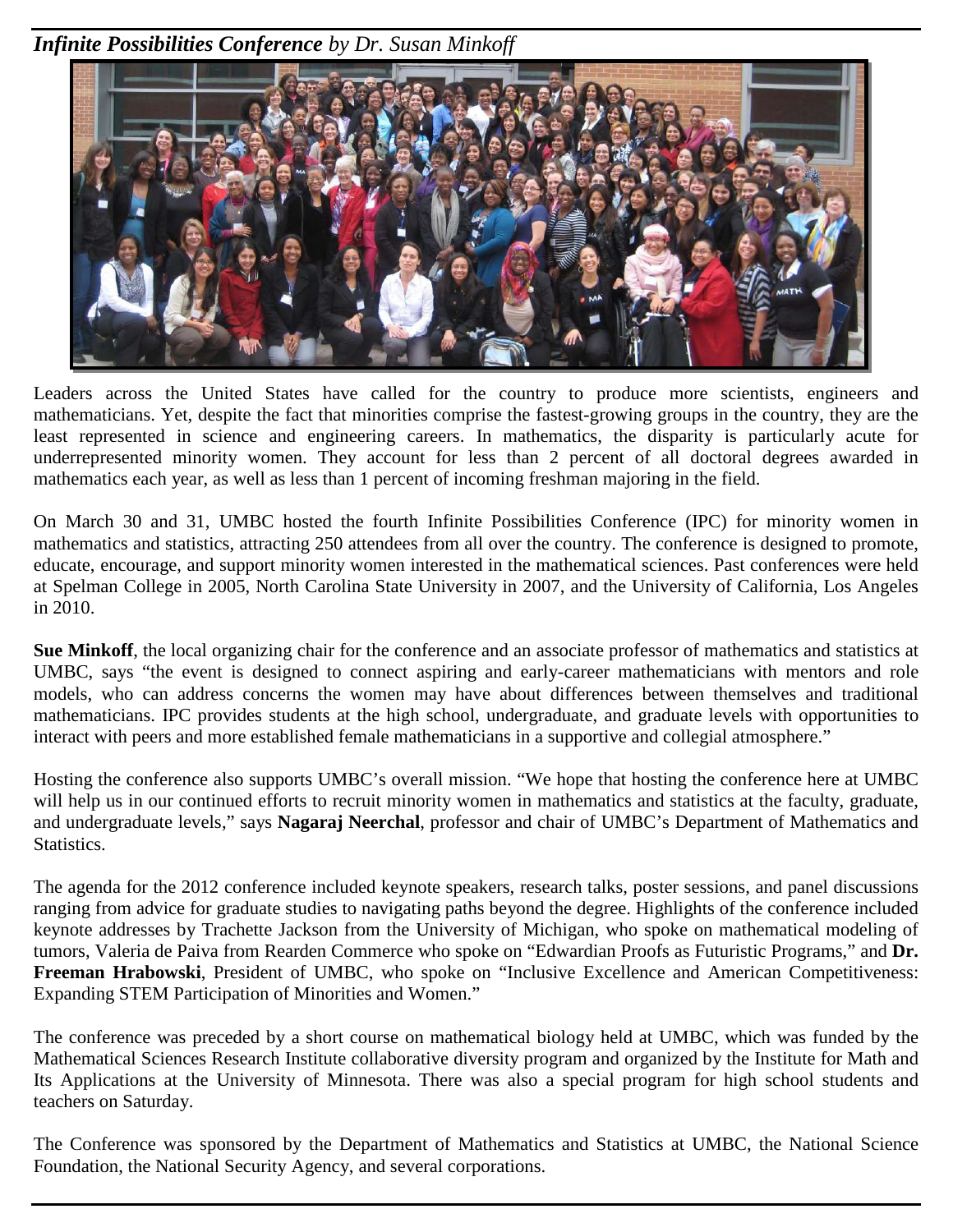#### *Student Kudos*



Mathematics major, **Ann Marie Weideman**, was the first to be awarded the Michele P. Hayes Scholarship Endowment.

This award was established in 1998 by Michele P. Hayes, Class of '85. The endowment provides scholarship support to a student majoring in mathematics.

Ann Marie is currently a junior, who also tutors high school students in preparation for the SAT.

*Photo: Michele P. Hayes (left) and Ann Marie (right) at the UMBC Scholarship Luncheon.*

- One of our outstanding alumni, **Anthony Simms**, was awarded National Science Foundation Fellowship for Graduate study in Mathematics. He is currently pursuing his PhD at Rice University.
- **April Albertine**, a statistics graduate student, was awarded the National Science Foundation Graduate Research Fellowship to continue her PhD in statistics at UMBC.
- The results of the Putnam Competition are in: 4440 students participated, representing 572 schools. Our team of **Keegan Lee**, Julia Bluher, and Michael Powers paced 109<sup>th</sup>. Below are the scores and ranks of these students and other UMBC students who competed:

*Scores/Ranks* **Julia Bluher** 22/240 **Rockford Foster** 10/792 **Keegan Lee** 1/1918 **Michael Powers** 1/1918 **David Stonko** 1/1918 **Babrhu Joshi** 1/1918 **Tyler Beals** 1/1918 (Everybody else 0/3407)

#### *Undergraduate Research and Creative Achievement Day 2012*

The Undergraduate Research and Creative Achievement Day (URCAD) was held on April 25 and, while it is open to all majors, this year's URCAD featured a number of mathematics and statistics students presenting both oral presentations and posters.

- **Sandya Lakkur**, Statistics B.S., presented on the topic of "Profile of Cognitive Impairments in Schizophrenia," and was mentored by Drs. Robert McMahon and Gregory Strauss.
- Jacquelyn Meisel, Bioinformatics & Computational Biology B.S., and **Kimberly Daniels**, Biological Sciences B.S., Mathematics B.S./Mathematics M.S., presented on the topic "A Mathematical Model of the Inactivation of Melanopsin," and were mentored by Drs. Phyllis Robinson and **Kathleen Hoffman**.
- **Amanda Harris**, Mathematics B.S., Education Certificate, presented on the topic "Increasing Homework Completion through Student Choice in Incentives," and was mentored by Dr. Linda Oliva.
- **Lisa Woroniecki**, Mathematics B.A., Education Certificate, and **Natalie Rau**, Mathematics B.A., presented on the topic "Does Consistent Classroom Closure Have a Positive Effect on Student Learning, Participation or Management?," and were mentored by Dr. Linda Oliva.

#### *Graduate Research Conference 2012*

Five graduate students participated in this year's Graduate Research Conference on April 27, giving both oral presentations and poster presentations. *Oral Presentations:*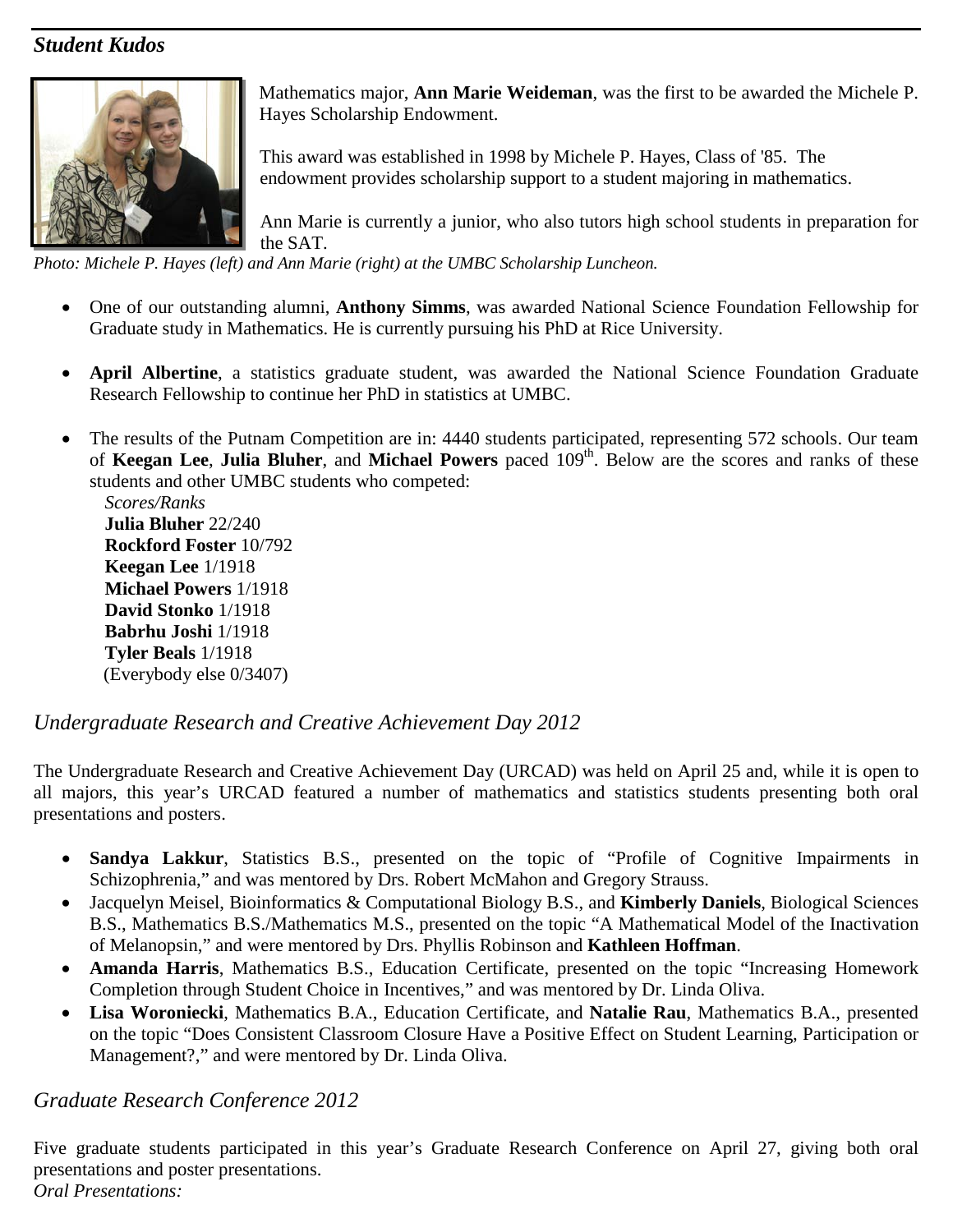- **Joshua Austin**, Mathematics M.S., "Social Dynamics of Gang Involvement: A Mathematical Approach
- **Anna Sun**, Statistics Ph.D., with **Dr. Nagaraj Neerchal**, Yi Tsong, "Application of Multivariate Normal & Multivariate T-Distribution to the Clinical Trial Sample Size Calculation with Multiple Comparisons"
- **Andrew Raim**, Statistics Ph.D., "An Approximate Fisher Scoring Algorithm for Finite Mixtures of Multinomials"
- **James Travis**, Statistics Ph.D., with **Dr. Anindya Roy**, "A Bayesian approach to understanding the probability of zero rainfall"

*Poster Presentation:*

• **Nicole Massarelli**, Mathematics Ph.D., "Effect of Parity on Boundedness of Orbits in Lotka-Volterra Food Chains"

#### *CNMS Student Recognition Day 2012*

Several of our undergraduate and graduate students were honored at this year's College of Natural and Mathematical Sciences Student Recognition Day on May 4. This year's students were:

- **Michelle Danaher**, Outstanding Graduate Research in Statistics
- **Stephen Thompson**, Outstanding Graduate Research in Mathematics
- **Jonathan McHenry**, CIRC Consultant of the Year
- **Ecaterina (Oana) Coman**, **Daniel Falk**, **Rachel Grissom**, **Leonid Kritz**, **Menal Modha**, **Michael C. Powers**, and **Lauren Won**, Outstanding Graduating Seniors in Mathematics
- **John Zylstra**, Outstanding Graduating Senior in Statistics
- **Andreas Papadopoulos**, Outstanding Graduate Teaching Assistant in the Field of Statistics
- **Zois Boukouvalas**, Outstanding Graduate Teaching Assistant in the Field of Mathematics
- **Ecaterina (Oana) Coman**, **Kimberly Daniels**, and **Narae Lee**, Departmental Honors in Research



# *CIRC Activities: Spring 2012*

The Center for Interdisciplinary Research and Consulting (CIRC), housed within the Department of Mathematics and Statistics at UMBC, provides mathematical and statistical consulting services for both on- and off-campus clients. CIRC is dedicated to supporting interdisciplinary research for both the UMBC campus community and the general public. In addition, CIRC strives to provide

Mathematics and Statistics students with vital consulting experience needed for industry and academia jobs.

During the spring of 2012, CIRC, in cooperation with the UMBC Division of Information Technology, continued its series of free software workshops including SAS, SPSS, MS Excel, MS Access, and MATLAB. In addition to offering software workshops, CIRC was actively engaged in consulting projects. One project involved the detection of bovine lameness: time series data from a novel 3D force sensor was used to detect lameness in cows. This project is for Dr. Uri Tasch, and is being handled by Jonathan McHenry and Dr. Nagaraj Neerchal. Another project, handled by Brittney Walker, Merve Gurlu, and Dr. Liz Stanwyck, involves analysis of colorectal cancer data in the service of studying the relationship between Carcinoembryonic antigens (CEA), one of the most important bio-markers in the diagnosis of colorectal cancer, and other variables.

This year, Johnathan McHenry was honored as the CIRC Consultant of the Year for 2011/2012 at the Annual CNMS Student Recognition Day. Congratulations on this award! Through HPCF RA Andrew Raim, CIRC continued its close collaboration with the UMBC High Performance Computing Facility [\(www.umbc.edu/hpcf\)](http://www.umbc.edu/hpcf). Dr. Matthias Gobbert, chair of the HPCF user committee and co-director of CIRC completed his academic-year sabbatical at the University of Kassel in Germany, where he is expanding his research in parallel computing and fostering new collaborations. For more information on CIRC or to request services, visit our website at [www.umbc.edu/circ.](http://www.umbc.edu/circ)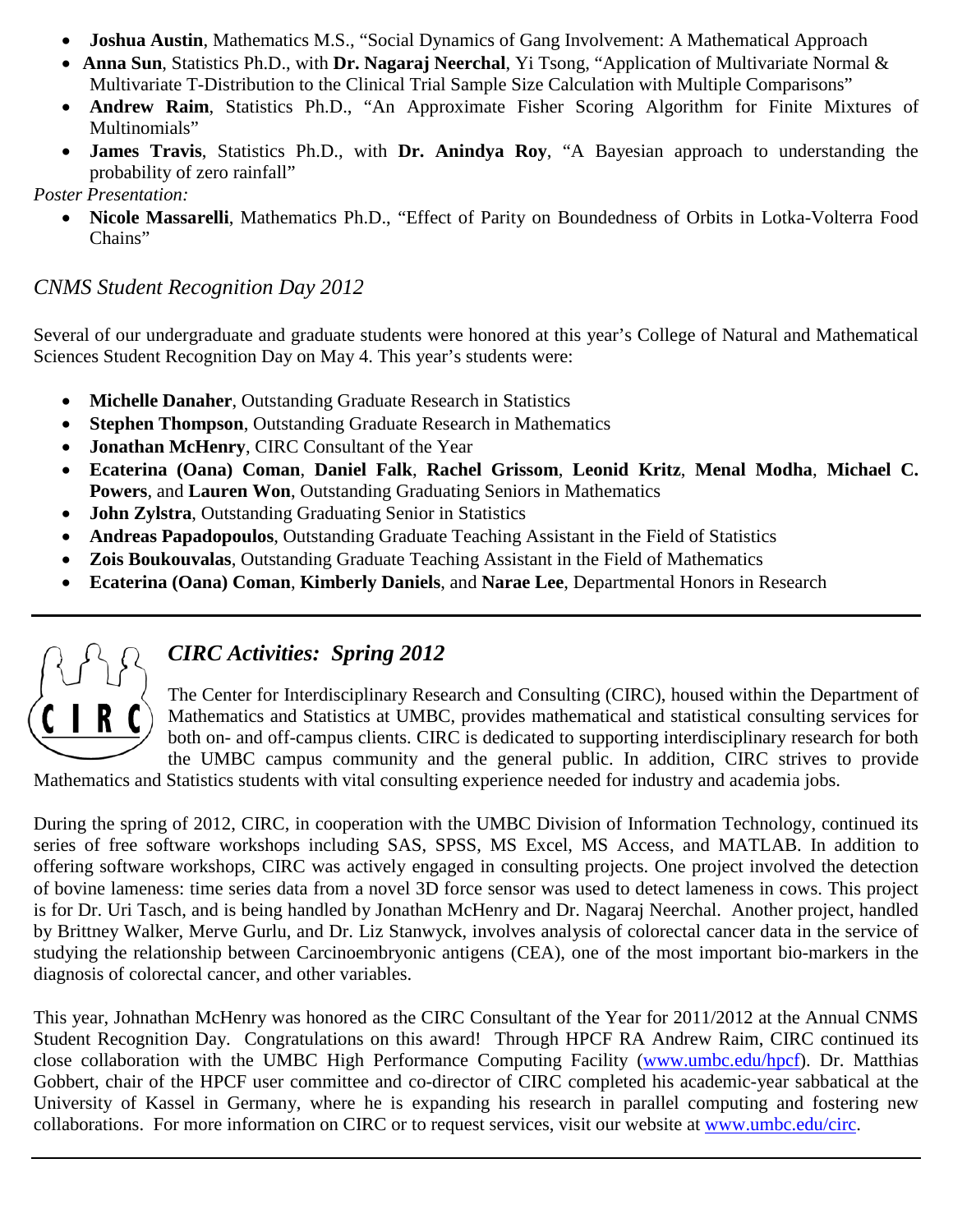## *6th Annual Probability and Statistics Day Conference*

The Mathematics and Statistics Department held its  $6<sup>th</sup>$  Annual Probability and Statistics Day Conference this year on April 20 and 21. This annual conference, funded by the National Security Agency (NSA), brought over 130 participants from 21 states and countries, representing 30 colleges and universities this year.

The event began on Friday afternoon with brief welcome by **Dr. Nagaraj Neerchal**, Department Chair, and **Dr. Bimal Sinha**, Conference Chair. The major attraction on Friday was the workshop delivered by Professor Jun Shao, of the University of Wisconsin at Madison, on the topic "An Introduction to Bootstrap and Its Applications."

Saturday's conference started with welcome address by **Dr. William LaCourse**, Dean of the College of Natural and Mathematical Sciences, and also by Dr. Neerchal and Dr. Sinha. Dr. Sinha outlined the growth of the statistics graduate program at UMBC starting from a meager setup back in 1985 to the current fully grown program, and thanked the UMBC administration for its support. He further recognized the contributions toward this phenomenal growth by all statistics faculty, past and present, and all statistics graduates from this program.

Keynote addresses delivered by Professor Robert Gibbons, of the University of Chicago, and Professor Nancy Flournoy, of the University of Missouri at Columbia, kicked off the morning session of the conference. This was followed by two parallel graduate student sessions where students from UMBC, as well as some local universities, made oral presentations. Six judges in each session evaluated the students' research and made recommendations for two top awards in each session. Throughout the day, posters by graduate and undergraduate statistics students were on display and, again, several judges were invited to examine the contents and style of the poster presentations and make recommendations for four top winners.

After the lunch break and group photo session, the conference continued with the third keynote address by Professor John Bailer from Miami University, Ohio, followed by an International Panel of three invited speakers from Germany and Canada. During the UMBC alumni recognition and student award ceremony, Dr. Philip Rous, UMBC Provost, made some informative remarks about our university and our dynamic President, **Professor Freeman Hrabowski**. **Dr**. **Kofi Adragni** highlighted the professional accomplishments of some selected UMBC alumni who were greeted by the Provost and all of us. Three representatives from NSA and the MD Chapter of American Statistical Association (ASA) distributed the certificates and cash awards to the four student oral presentation winners and four student poster winners. The conference ended with dinner and a banquet speech by Dr. Bob Rodriguez, ASA current President of ASA.

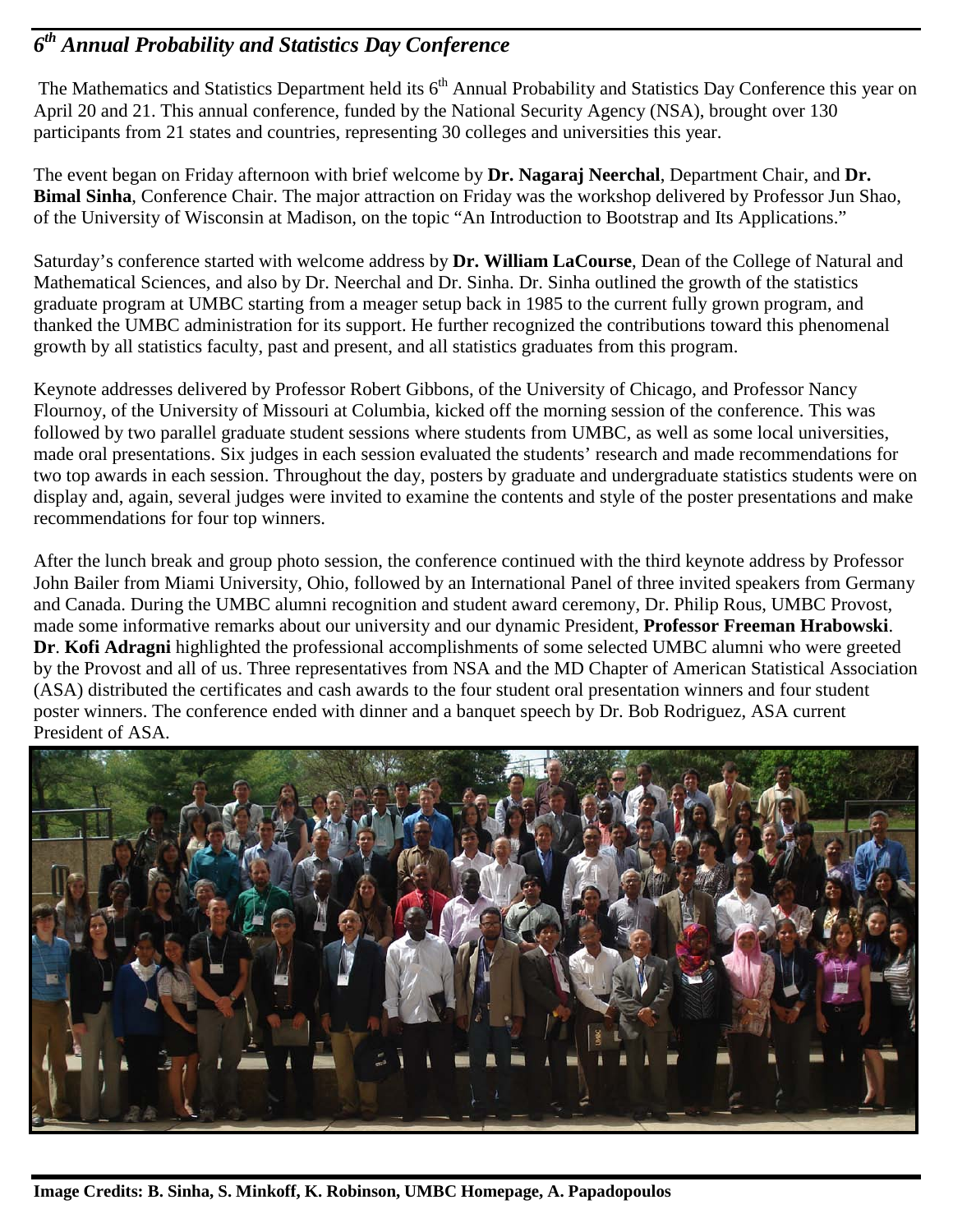#### *Faculty and Graduate Student Publications 2011*

**Alexanderian A.**, **Gobbert, M.K.**, Fister, K.R., Gaff, H., Lenhart, S., and Schaefer, E. (2011). An Age-Structured Model for the Spread of Epidemic Cholera: Analysis and Simulation. *Nonlinear Analysis: Real World Applications*, *12*, (no. 6), 3483-3498.

**Alexanderian, A.**, **Rathinam, M.**, and **Rostamian, R.** (2011). Irreducibility of a symmetry group implies isotropy. *Journal of Elasticity, 102* (2), 151--174.

Avdonin, S. and **Bell, J.** (2012). Determining a distributed parameter in a neural cable model via a boundary control method. *Journal of Mathematical Biology*, *65*.

**Cipcigan, I.** and **Rathinam, M.** (2011). Uniform Convergence of Interlaced Euler Method for Stiff Stochastic. *Differential Equations, 9*, 1217-1252.

Crosti, C., Duthinh, D., Harris, J., Phan, L.T., **Potra, F.A.**, and Simiu, F. (2011). Wind engineering in a multi-hazard context: probabilistic, synergy, and optimization issues. *Proceedings of the 13th International Conference on Wind Engineering, IAWE, Amsterdam*.

Dutinh, D. and **Potra, F.** (2011). Probabilistic and Optimization Considerations in Multihazard Engineering. Vulnerability, Uncertainty, and Risk. *Analysis, Modeling, and Management,* 501-509.

**Gowda, M.S.** and Tao, J. (2011). The Cauchy interlacing theorem in simple Euclidean Jordan algebras and some consequences. *Linear and Multilinear Algebra, 59*, 65-86.

**Gowda, M.S.** and Tao, J. (2011). Some inequalities involving determinants, eigenvalues, and Schur complements in Euclidean Jordan algebras. *Positivity, 15.*

**Guler, O.** and Gurtuna, F. (2011). Symmetry of convex sets and its applications to the extremal ellipsoids of convex bodies. *Optimization Methods and Software*.

Gurtuna, F., **Petra, C.**, **Potra, F. A.**, **Shevchenko, O.**, and **Vancea, A.** (2011). Corrector-predictor methods for sufficient linear complementarity problems. *Computational Optimization and Applications, 48* (3), 453-485.

**Hoffman, K.A.** and **Seidman, T.I.** (2011). A Variational Rod Model with a Singular Nonlocal Potential. *Archive for Rational Mechanics and Analysis, 200*, 255--284.

**Hoffman, K.A** and **Seidman, T.I.** (2011). A Variational Characterization of a Hyperelastic Rod with Hard Self-Contact. *Nonlinear Analysis A: Theory, Methods, and Applications, 74*, 5388--5401.

Hu, J., **Shen J.**, and Zhang, W. (2011). Generating Functions of Switched Linear Systems: Analysis, Computation, and Stability Applications. *IEEE Transactions on Automatic Control, 56* (5), 1059-1074.

Ivancik J., **Neerchal N.K.**, Romberg E., Arola D. (2011). On The Reduction in Fatigue Crack Growth Resistance of Dentin with Depth. *Journal of Dental Research, 90* (8), 1031-1036.

Jianbo L., Dyer R. M., **Neerchal N.K.**, Tasch U., and Rajkondawar, P.G. (2011). Diversity in the magnitude of hind limb unloading occurs with similar forms of lameness in dairy cows. *Journal of Dairy Research*, *78*, 168–177.

**Kang, W.** and Ramanan, K. (2012). Asymptotic Approximations for Stationary Distributions of Many-Server Queues with Abandonment. *Annals of Applied Probability, 22*, 477-521.

Krishnamoorthy, K., Mallick, A., and **Mathew, T.** (2011). Inference for the lognormal mean and quantiles based on samples with left and right type I censoring. *Technometrics, 53*, 72-83.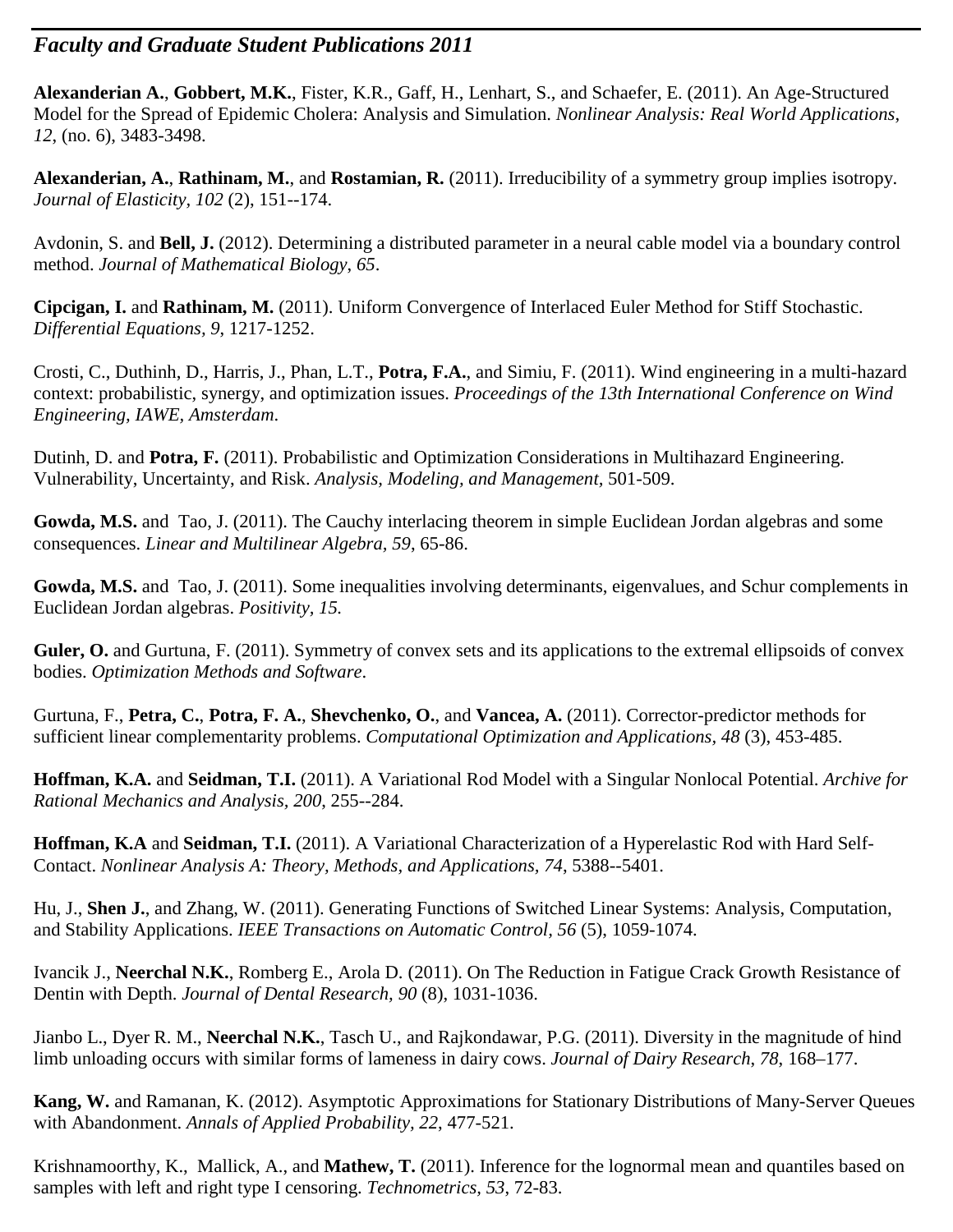Li, N., **Park, D.**, Sun, J., and Kim, K. (2011). Semiparametric transformation models for multivariate panel count data with dependent observation process. *The Canadian Journal of Statistics, 39*, 458-474.

Lim, P., Kang, E., and **Park, D.** (2011). Robot-assisted total intracorporeal low anterior resection with primary anastomosis and radical dissection for treatment of stage IV endometriosis with bowel involvement: morbidity and its outcome. *Journal of Robotic Surgery, 5*, 273-278.

Lim, P., Kang, E., and **Park, D.** (2011). A comparative detail analysis of the learning curve and surgical outcome for robotic hysterectomy with lymphadenectomy versus laparoscopic hysterectomy with lymphadenectomy in treatment of endometrial cancer: A case-matched controlled study of the first one hundred twenty two patients. *Gynecologic Oncology, 120*, 413-418.

**Lo, J. T.-H.** (2011). A Low-Order Model of Biological Neural Networks. *Neural Computation, 23* (10), 2626-2682.

**Lo, J. T.-H.** (2011). A Low-Order Model of Biological Neural Networks for Hierarchical or Temporal Pattern Clustering, Detection and Recognition. *Proceedings on the 2011 International Joint Conference on Neural Networks IEEE Xplore*.

Maggioni, F., Bertocchi, M., Allevi, E., **Potra, F.A.**, and Wallace, S.W. (2011). Stochastic second-order cone programming in mobile ad-hoc networks: sensitivity to input parameters. *Stochastic Programming, Applications in Finance, Energy and Logistics*.

**Malinovsky, Y.** and Rinott, Y. (2011). Best invariant and minimax estimation of quantiles in finite populations. *Journal of Statistical Planning and Inference, 141*, 2633-2644.

Morel, J. G. and **Neerchal, N. K**. (2011). Sample Size Determination for Alternate Periods of Use Study Designs with Binary Responses. *Journal of Biopharmaceutical Statistics*, *22*, 351-367.

Motabar, P., Lefcourt, A., Tasch, U., Kim, M., **Rostamian, R.** (2011). Use of inertial properties to orient tomatoes. *Transactions of the ASABE, 54* (2), 517--525.

**Park, D.**, **Park,J.**, Zhong, X., and Sadelain, M. (2011) Estimation of Empirical Null Using a Mixture of Normals and its Use in Local False Discovery Rate. *Computational Statistics and Data Analysis. 55*, 2421-2432.

Park, J. and Davis, J.W. (2011). Estimating and testing conditional sums of means in high dimensional multivariate binary data. *Journal of Statistical Planning and Inference, 141*, 1021-1030.

**Park, J.**, Lim, J., and Lee, H. (2011). Spare computation in Markov Centrality. *Journal of Statistical Theory and Application, 10*, 99-113.

**Petra, N.**, **Zweck, J.**, **Minkoff, S.E.**, Kosterev, A.A., and Doty III, J.H. (2011). Modeling and design optimization of a resonant optothermoacoustic trace gas sensor. *SIAM Journal of Applied Mathematics, 71* (1), 309—332.

**Petra, N.**, **Zweck, J.**, **Minkoff, S.E.**, Kosterev, A.A., and Doty III, J.H. (2011). Validation of a Model of a Resonant Optothermoacoustic Trace Gas Sensor. *Conference on Lasers and Electro-Optics, Baltimore, MD.*

Previte, J.P., Sheils, N., **Hoffman, K.A.**, Kiemel, T., and Tytell, E. (2011). Entrainment Ranges of Forced Phase Oscillators. *Journal of Mathematical Biology, 62*, 589-603.

Putta, V., Zhu, G., **Shen, J.**, and Hu, J. (2011). A Study of the Generalized Input-to-state L2-gain of Switched Linear Systems. *Proceedings of the 50th IEEE Conference on Decision and Control, Orlando, FL*, 435-440.

**Sharma, G.** and **Mathew, T.** (2011). Higher order inference for the consensus mean in inter-laboratory studies. *Biometrical Journal, 53*, 128-136.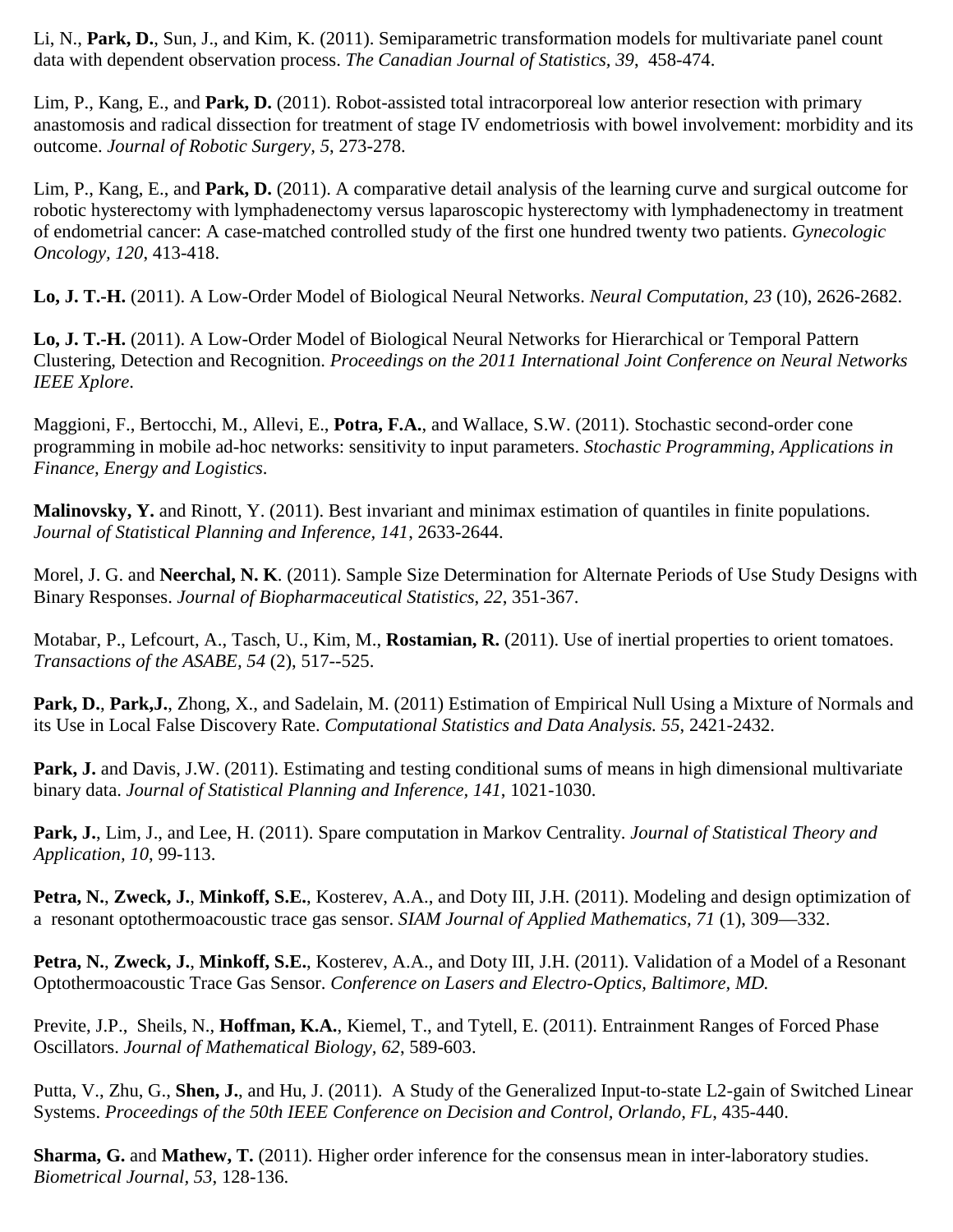**Shen, J.**, Hu, J., and Hui, Q. (2011). Semistability of Switched Linear Systems with Applications to Distributed Sensor Networks: A Generating Function Approach. *Proceedings of the 50th IEEE Conference on Decision and Control, Orlando, FL*, 8044-8049.

**Shen, J.** and Wang, X. (2011). Estimation of Monotone Functions via P-Splines: A Constrained Dynamical Optimization Approach. *SIAM Journal on Control and Optimization, 49* (2), 646-671.

**Shen, J.** and Wang, X. (2011). A Constrained Optimal Control Approach to Smoothing Splines. *Proceedings of the 50th IEEE Conference on Decision and Control, Orlando, FL*, 1729-1734.

Simiu, E., **Potra, F.A.**, and Duthinh, D. (2011). Methodological and probabilistic issues in multi-hazard engineering design. *Applications of Statistics and Probability in Civil Engineering,* 243-246.

**Sinha, B.** and Kopylev, L. (2011). The asymptotic distribution of LRT when parameters lie on boundaries. *Sankhya,Series B, 73*, 20-41.

**Sinha, B.**, Srisodaphol, W., and Tiensuan, M. (2011). On an asymptotic comparison of the maximum likelihood and Berkson's minimum chisquared estimators in dose-response models with one unknown parameter. *Model Assisted Statistics and Applications, 6*, 21-38.

**Sinha, B.**, **Klein, M.**, and Subramanyaim, R. (2011). Statistical inferences from Formaldehyde DNA-Protein Cross-Link Data: Improving Methods for Characterization of Uncertainty. *Journal of Biopharmaceutical Statistics, 21,* 42-55.

**Sinha, B.**, Nayak, T., and Zayatz, L. (2011). Statistical Properties of Multiplicative Noise Masking for Confidentiality Protection. *Journal of Official Statistics, 27*, 527-544.

**Sinha, B.**, Fox, J., and **Frazier, E.** (2011). Dose-Response Modeling for Continuous Responses: Alternative Variance Models. *International Journal of Statistical Sciences, 11*, 189-206.

**Sinha, B.**, Nayak, T., and Zayatz, L. (2011). Privacy Protection and Quantile Estimation from Noise Multiplied Data. *Sankhya, Series B, 73*, 2011.

**Sinha, B.**, **Klein, M.**, **Neerchal, N.**, Chui, W., and White, P. (2011). Statistical Inferences from Serially Correlated Methylene Chloride Data. To appear in *Sankhya, Series B.*

**Stanwyck, E.** and Wei, R. (2011). Statistical Meta-Analysis: Air Pollution and Children's Health. *International Journal of Statistical Sciences*, 223-244.

**Trott D.W.** and **Gobbert, M.K.** (2011). Finite Element Convergence for Time-Dependent PDEs with a Point Source in COMSOL 4. *Proceedings of the COMSOL Conference 2011*, *Boston, MA*.

Vasco, D. and **Minkoff, S.** (2012). On the Propagation of a Disturbance in a Heterogeneous, Deformable, Porous Medium Saturated with Two Fluid Phases. *Geophysics, 77*, L25-L44.

Wang, X., **Shen J.**, and Ruppert, D. (2011). On the Asymptotics of Penalized Spline Smoothing. *Electronic Journal of Statistics, 5*, 1-17.

**Whitmore, M.**, **Peercy, B.E.**, Baker, M.E., **Gobbert, M.K.**, and **Trott, D.W.** (2011). COMSOL Modeling of Groundwater Flow and Pollutant Transport in a Two-Dimensional Geometry With Heterogeneities. *Proceedings of the COMSOL Conference 2011*, *Boston, MA*.

Wu Yukun., **Neerchal, N.K.**, Dyer Robert M., Tasch Uri., and Rajkondawar, Parimal G. (2011). Modeling Bovine Lameness using Limb Movement Variables. *Journal of Biomedical Science and Engineering*, *4*, 419-425.